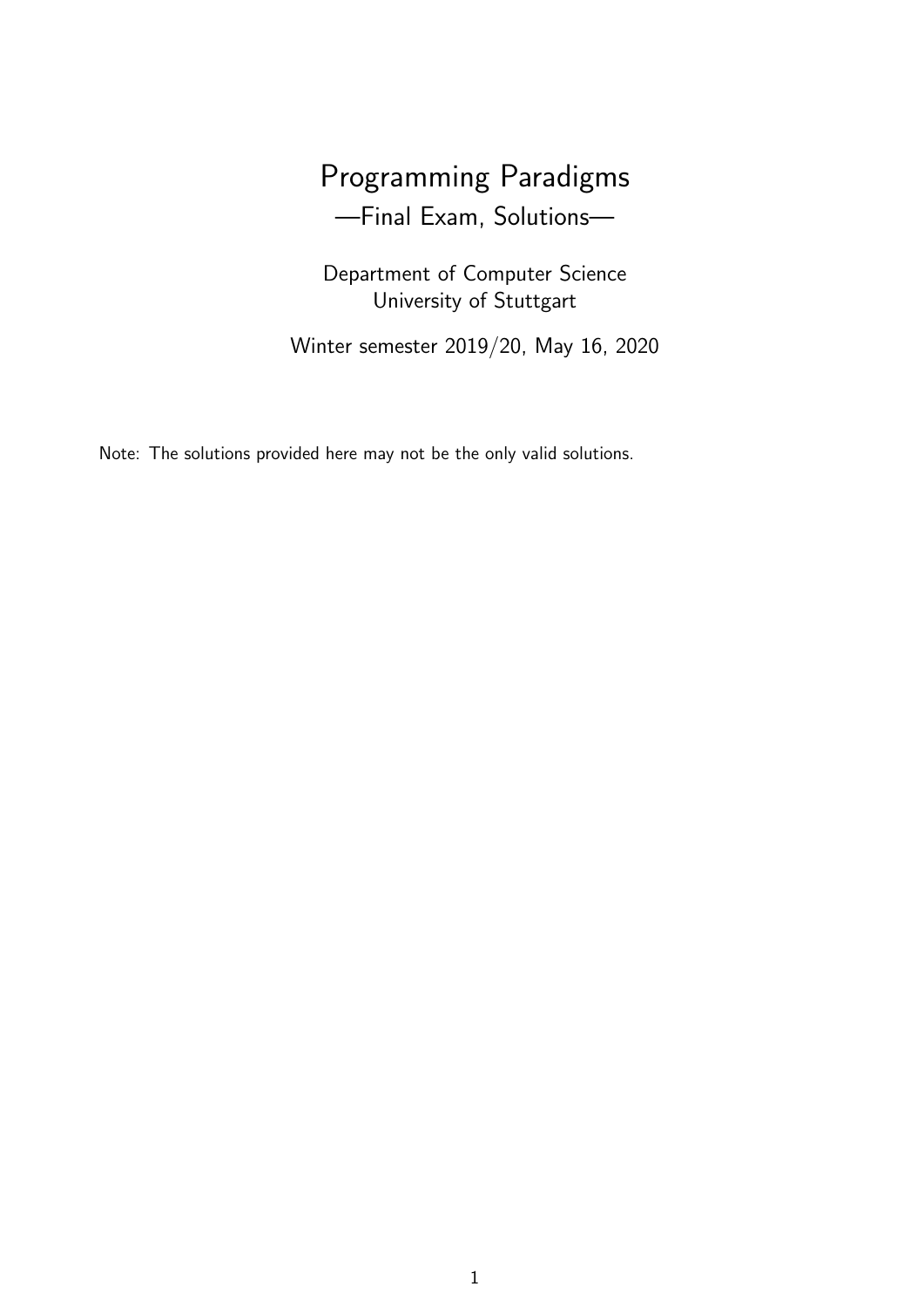## Part 1 [4 points]

- 1. Which of the following statements is true? (Only one statement is true.) Ü
	- Ü A scanner checks if a given grammar describes a context-free language.
	- Ü A scanner ensures that all identifier names are unambiguous.
	- $\Box$ A scanner ensures that all tokens in a given program have the same type.
	- $\mathbb R$  A scanner transforms a sequence of characters into a sequence of tokens.
	- $\Box$  A scanner transforms a sequence of tokens into a parse tree.
- 2. Which of the following statements is true? (Only one statement is true.) Ü
	- Ü Static and dynamic binding yield the same association of names to entities.
	- Ü The lifetime of an object must be equal to the lifetime of all its bindings.
	- Ü A binding associates a token with its type.
	- $\Box$ Most programming languages have a single scope only.
	- $\mathbb{R}$  The scope of a binding is the textual region where the binding is active.
- 3. Which of the following statements is true? (Only one statement is true.) Ü
	- Ü The fields of a record are usually stored in locations spread randomly across the heap.
	- Ü The fields of a record must all have the same size.
	- $\Box$  A record stores related data of the same type together.
	- $\mathbb R$  A record stores related data of heterogeneous types together.
	- The purpose of packing is to ensure that all fields in a record have the same type.
- 4. Which of the following statements is true? (Only one statement is true.)
	- To prevent a data race between two concurrent memory access, it suffices that one of the access is protected by a lock.
	- Ü Two concurrent reads of the same memory location may cause a data race.
	- Ü A data race may occur only of the order of memory accesses is deterministic.
	- When multiple concurrent threads are each waiting for a lock held by another thread, the system has a data race.
	- $\mathbb{R}$  Two concurrent writes to the same memory location may cause a data race.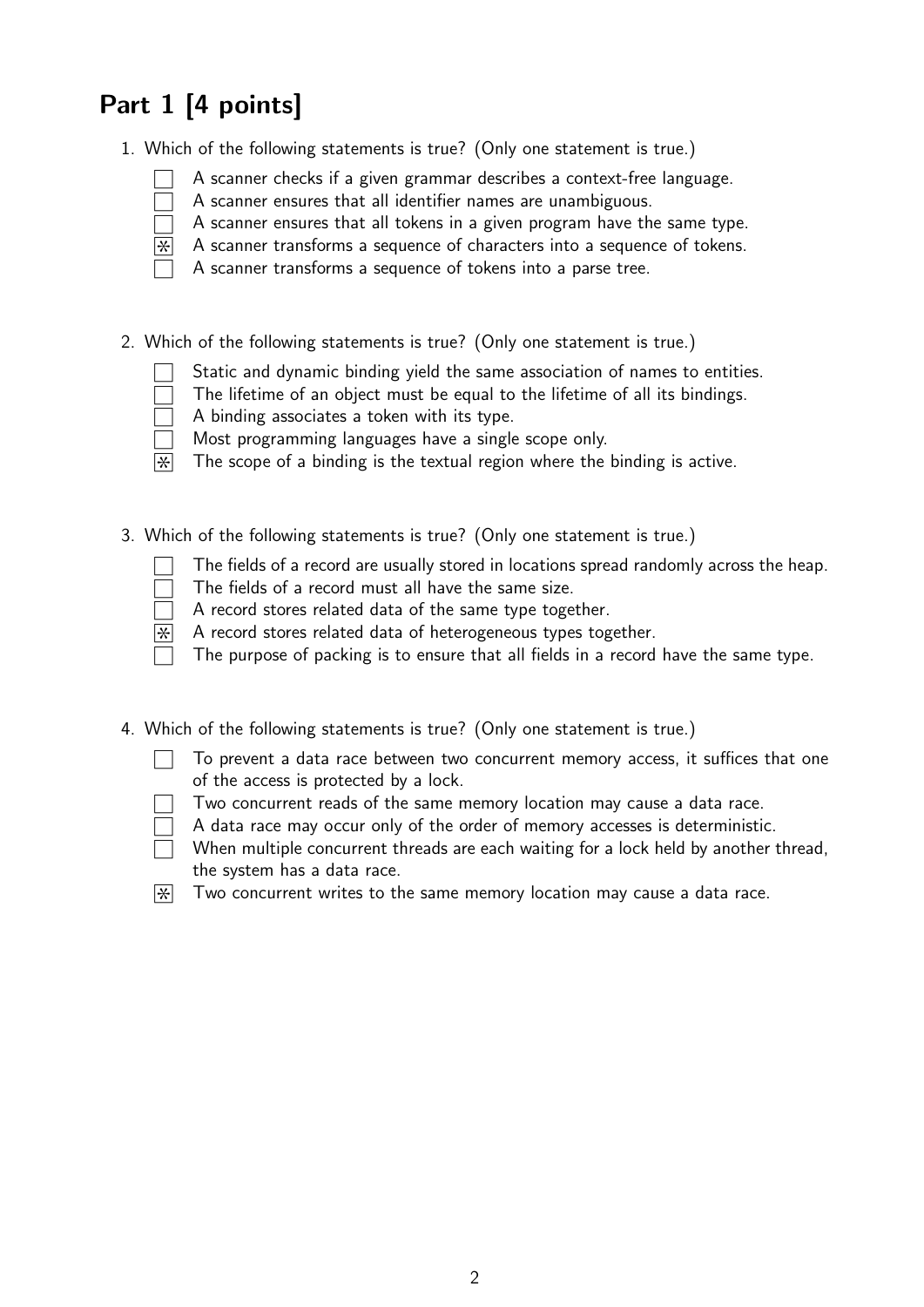## Part 2 [12 points]

Consider the following grammar, where "baa" is a terminal, "Goal" and "SheepNoise" are nonterminals, and "Goal" is the start symbol.

| $\langle$ Goal $\rangle$ | $\Rightarrow$ $\langle SheepNoise\rangle$                       | (rule 1) |
|--------------------------|-----------------------------------------------------------------|----------|
|                          | $\langle SheepNoise\rangle ::=$ baa $\langle SheepNoise\rangle$ | (rule 2) |
|                          | baa                                                             | (rule 3) |

Your task is to parse the input following using an LR(1) parser: baa baa EOF

The following are the tables required for  $LR(1)$  parsing:

| Action table: |                  | Goto table: |  |                  |
|---------------|------------------|-------------|--|------------------|
| State EOF     |                  | baa         |  | State SheepNoise |
|               |                  | shift 2     |  |                  |
|               | accept           |             |  |                  |
|               | reduce 3 shift 2 |             |  |                  |
|               | reduce 2         |             |  |                  |

1. Provide the steps taken by the  $LR(1)$  parsing algorithm. For each step, indicate the current stack, the currently remaining input, and the action taken based on the stack and input. Use the following table as a template for your answer.

| Solution: |
|-----------|
|           |

| <b>Stack</b>                  | Remaining input | Action   |
|-------------------------------|-----------------|----------|
| EOF, 0                        | baa, baa, EOF   | shift 2  |
| EOF, 0, baa, 2                | baa, EOF        | shift 2  |
| EOF, 0, baa, 2, baa, 2        | EOF             | reduce 3 |
| EOF, 0, baa, 2, SheepNoise, 3 | EOF             | reduce 2 |
| EOF, 0, SheepNoise, 1         | <b>EOF</b>      | accept   |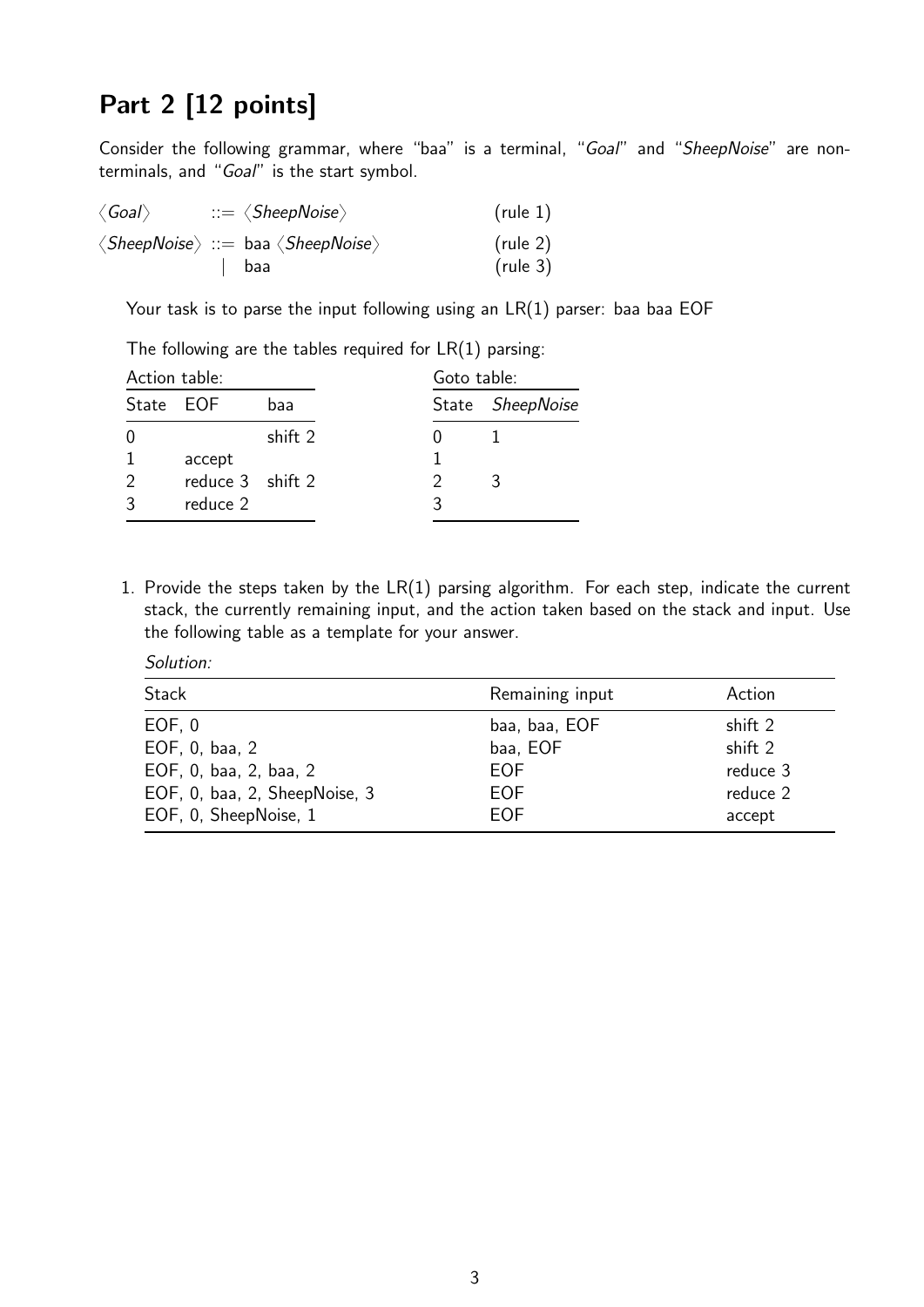2. Draw the parse tree created by the parser.

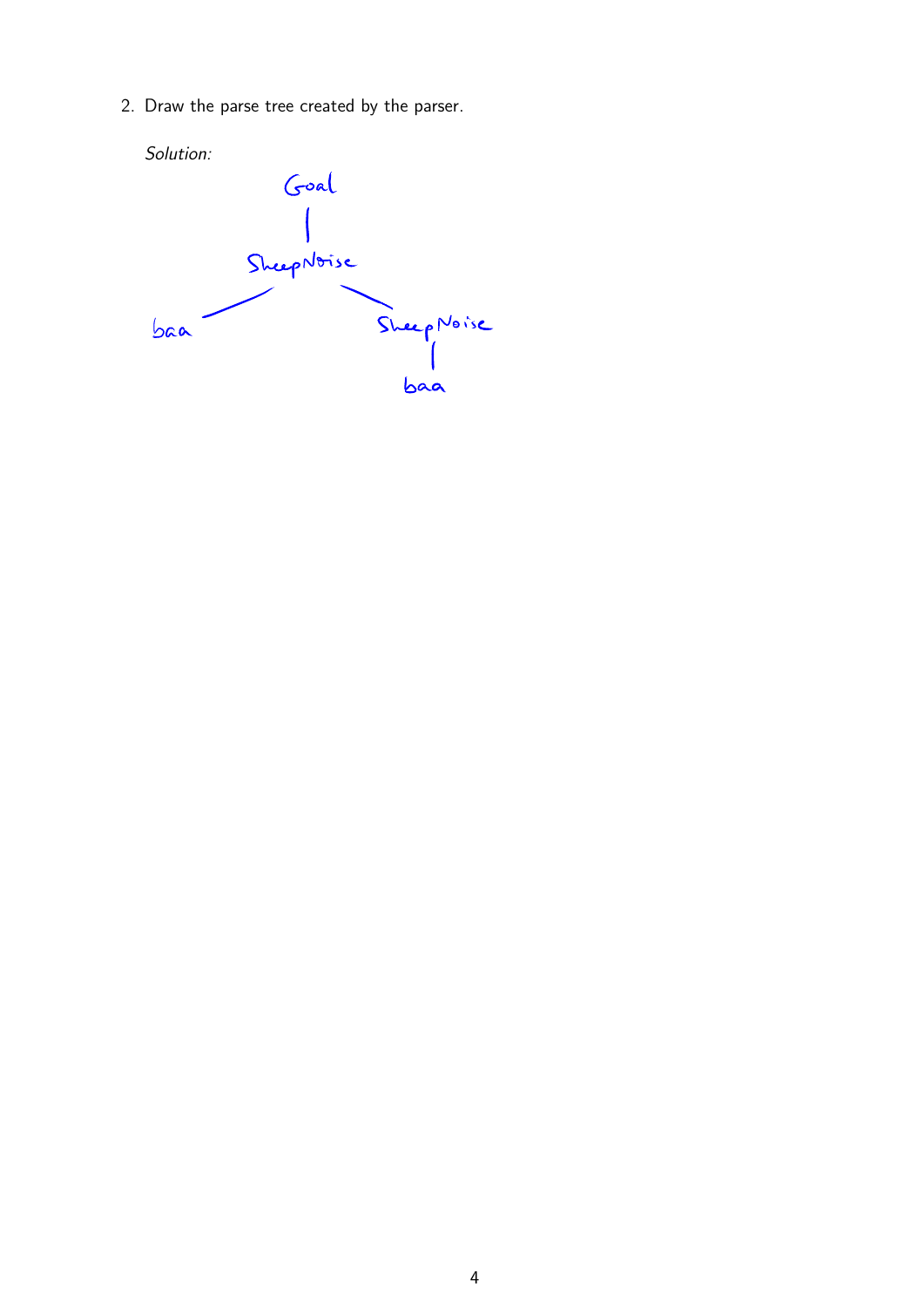### Part 3 [9 points]

Recall the following table of precedence levels in C (copied from the lecture slides):

| Operator            | Meaning                                             |  |
|---------------------|-----------------------------------------------------|--|
| ++, --              | Post-increment, post-decrement                      |  |
| $++, --$<br>$\ast$  | Pre-increment, pre-decrement<br>Pointer dereference |  |
| $\langle , \rangle$ | Inequality test                                     |  |
| $==, 1=$            | Equality test                                       |  |
| &&.                 | Logical and                                         |  |
| П                   | Logical or                                          |  |
|                     | Assignment                                          |  |

For each of the three C expressions listed in the following:

- Add parenthesis around every expression and subexpression, so that the evaluation order is consistent with the behavior specified by the precedence rules of C.
- Rewrite the expression so that all binary operations use prefix notation. Use a Lisp-like syntax, i.e., where each subexpression is surrounded by parentheses.
- Rewrite the expression so that all binary operations use postfix notation. Use a Lisp-like syntax, i.e., where each subexpression is surrounded by parentheses.

Expression 1:  $x > y$  != z

• Same expression with parenthesis:

Solution:  $((x > y) := z)$ 

- Same expression with prefix notation for binary operations: Solution:  $(!= (> x y) z)$
- Same expression with postfix notation for binary operations: Solution:  $((x \ y \ >) \ z \ |=)$

Expression 2:  $\arctan^{-1}$  -- >  $\arctan^{-1}$ 

- Same expression with parenthesis: Solution:  $((arr[(i++)]--) > (val--))$
- Same expression with prefix notation for binary operations: Solution:  $(>(arr[(i++)]--) (val--))$
- Same expression with postfix notation for binary operations: Solution:  $((arr[(i++)]--) (val--) >)$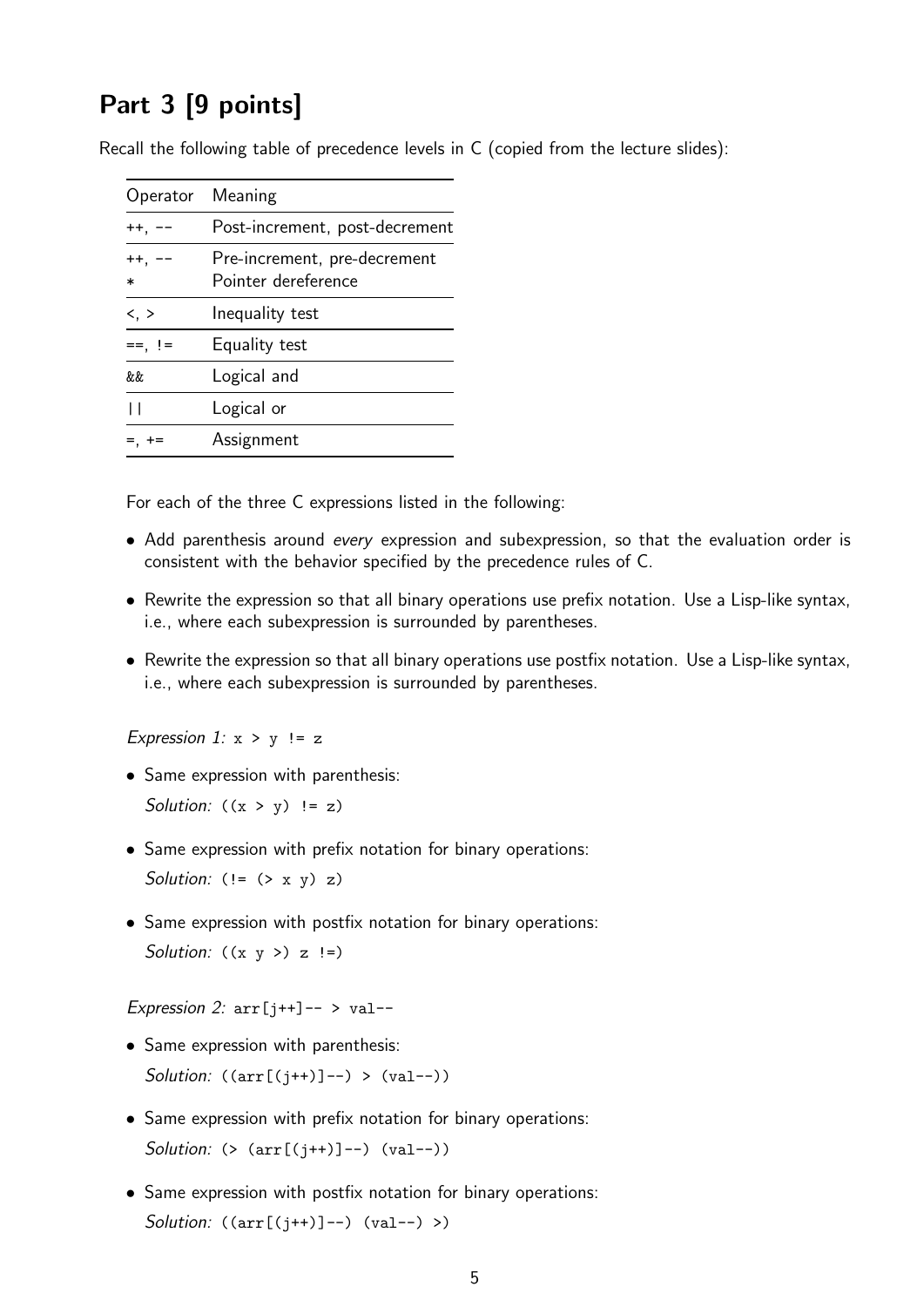Expression 3: get\_flag() && closed  $||$  nb\_clients > \*ctr--

- Same expression with parenthesis: Solution:  $((get_flag() \& closed) || (nb_clients > (*(ctr--))))$
- Same expression with prefix notation for binary operations: Solution: (|| (&& get\_flag() closed) (> nb\_clients (\*(ctr--))))
- Same expression with postfix notation for binary operations: Solution: ((get\_flag() closed &&) (nb\_clients (\*(ctr--)) >) ||)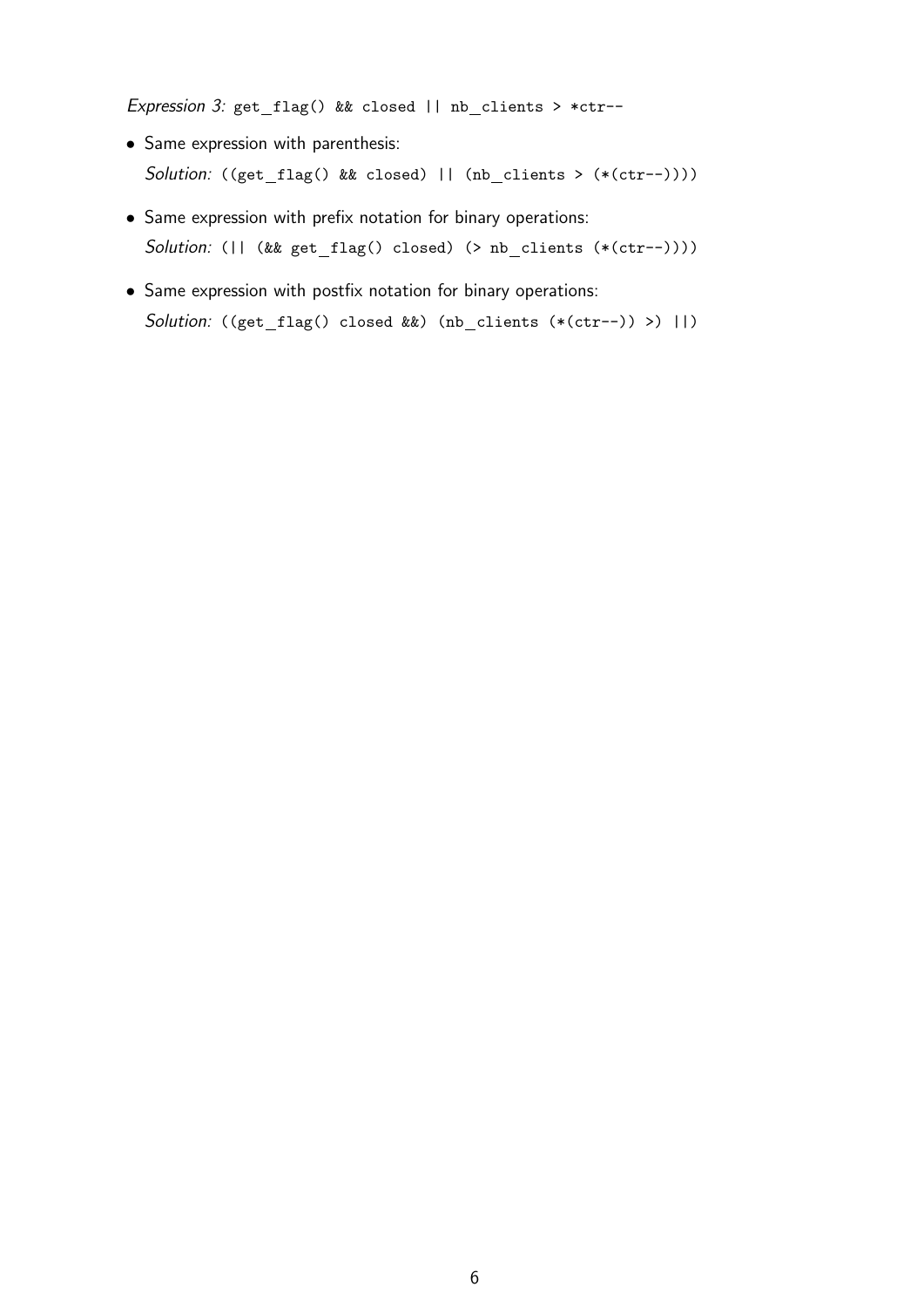#### Part 4 [10 points]

Recall the toy language for typed expressions introduced in the lecture. For your reference, the syntax and type rules are reproduced here.

Syntax:  $\langle t \rangle ::=$  true | false  $\frac{1}{\sin \theta}$  if  $\langle t \rangle$  then  $\langle t \rangle$  else  $\langle t \rangle$   $\frac{1}{\sinh \theta}$  T-False  $\vert 0$  $|\quad$  succ  $\langle t\rangle$  $|\quad$  pred  $\langle t\rangle$ | iszero  $\langle t \rangle$ Type rules for Bool: true :  $Bool$  T-True  $t_1 : Bool \t t_2 : T \t t_3 : T$ if  $t_1$  then  $t_2$  else  $t_3$  : T T-If  $t_1$  : Nat Type rules for Nat:  $\overline{0: Nat}$  T-Zero  $t_1$ : Nat  $\frac{v_1 + 1 + uv}{\sqrt{2}}$  T-Succ  $\frac{v_1 \cdot r \cdot uv}{\text{pred } t_1 \cdot Nat}$  T-Pred  $t_1$ : Nat  $\frac{1}{\sqrt{1 + 1 + 2}}$  T-IsZero

- 1. Consider the following typed expression: if iszero (succ 0) then true else iszero 0
	- (a) Is this expression type-correct? Solution: Yes
	- (b) If yes, provide the type derivation tree, including the names of the rules you apply. If no, then explain why not.

Solution:

| 0. Nat                                                     | (7-2a0)        | (7-2a0)        |                |                |
|------------------------------------------------------------|----------------|----------------|----------------|----------------|
| Since 0. Nat                                               | (7-1,2e0)      | True: $Bool$   | ①: $No +$      | (7-1,2e0)      |
| Use 0. Since 0): $Bool$                                    | True: $Bool$   | True: $Bool$   | True: $0. Bol$ | True: $0. Bol$ |
| if  is zero (since 0) the true true else is zero 0. $Bool$ | True: $0. Bol$ | True: $0. Bol$ |                |                |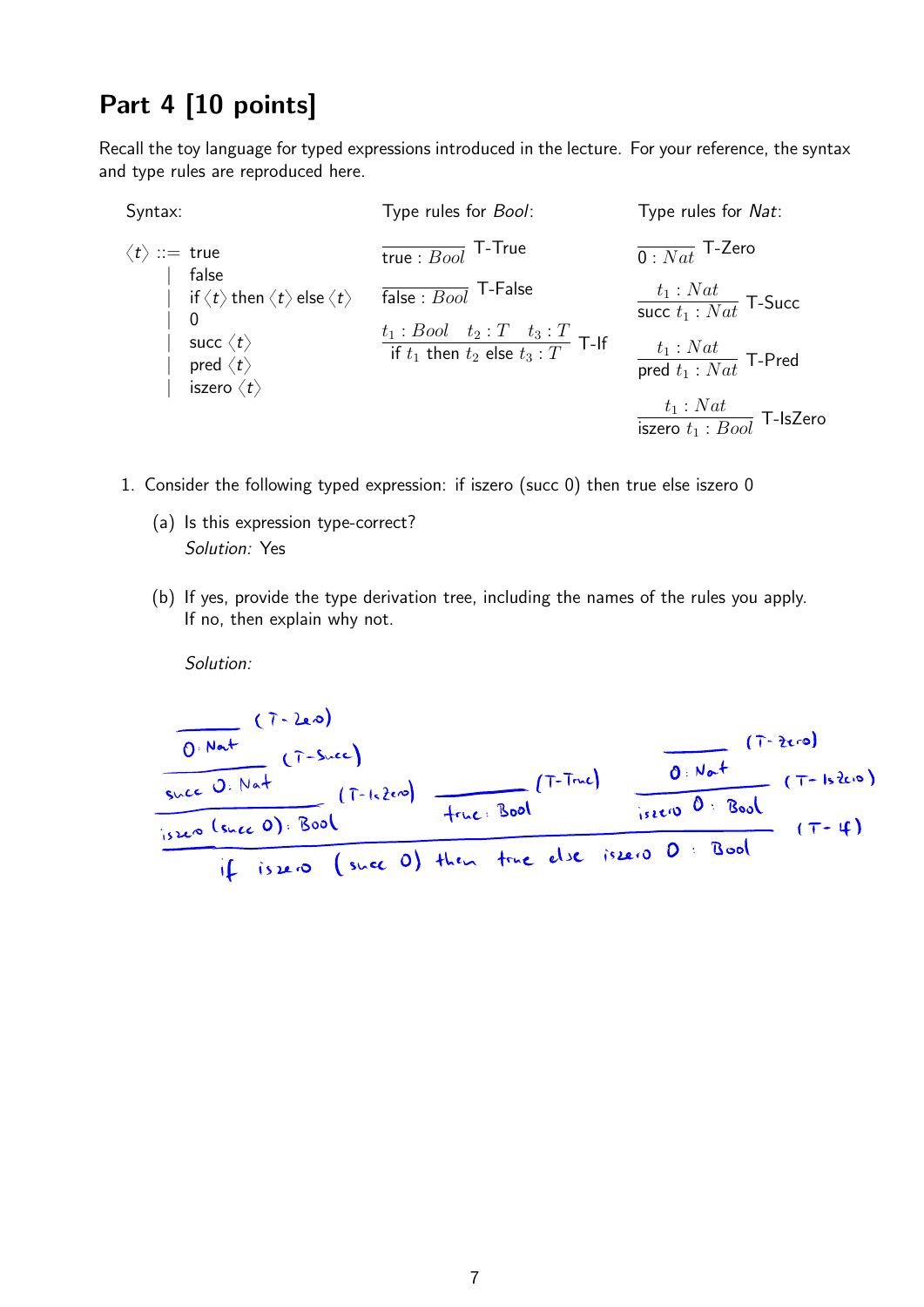- 2. Consider the following typed expression: pred (iszero false)
	- (a) Is this expression type-correct? Solution: No
	- (b) If yes, provide the type derivation tree, including the names of the rules you apply. If no, then explain why not.

Solution:

The T-IsZero rule requires the expression  $t_1$  to be of type Nat, but there is no rule to show that false is of type Nat. The T-Pred rule requires the expression  $t_1$  to be of type Nat, but there are no rules to show that (iszero false) is of type Nat. (Either of the two explanations is sufficient.)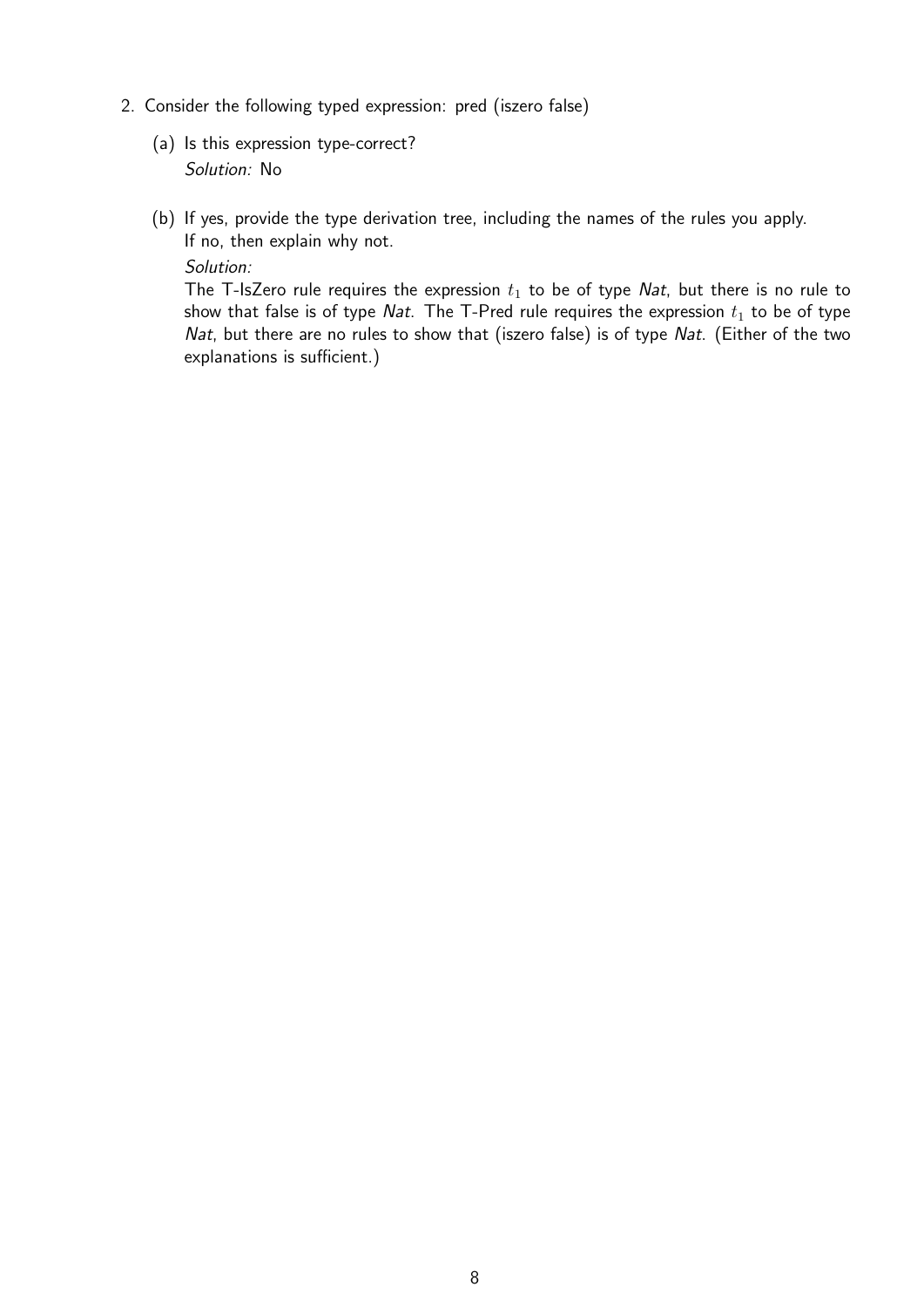## Part 5 [8 points]

Consider the following array declaration in C:

```
1 #define M 3
2 #define N 2
```

```
int matrix[M][N] = \{\{1,2\},\{3,4\},\{5,6\}\};
```
(Note: #define is a macro that is used here to define the dimensionality of the array.)

1. How is the array represented in memory under the assumption that the language uses contiguous, column-major layout? Use the following template to draw the memory layout, including the values in the array and a pointer to indicate where the array starts.

Solution:



2. Provide two logically controlled, nested loops in C that traverse the array and sum up all elements. Again under the assumption that the language uses contiguous, column-major layout, ensure that the loops traverse the array efficiently.

Solution:

```
1 int sum = 0;
2 for (int j = 0; j < N; j^{++}) {
3 for (int i = 0; i < M; i++) {
4 sum += matrix[i][j];
5 }
6 }
```
3. Explain why you have chosen the control flow structure above.

#### Solution:

Incrementing the index for the second dimension in the outer loop ensures that the array elements are read in the order in which they are stored in memory. As a result, the code minimizes the number of CPU cache misses. In contrast, incrementing j in the inner loop and i in the outer loop would "jump" through memory, which might force the CPU to read the same cache line multiple times.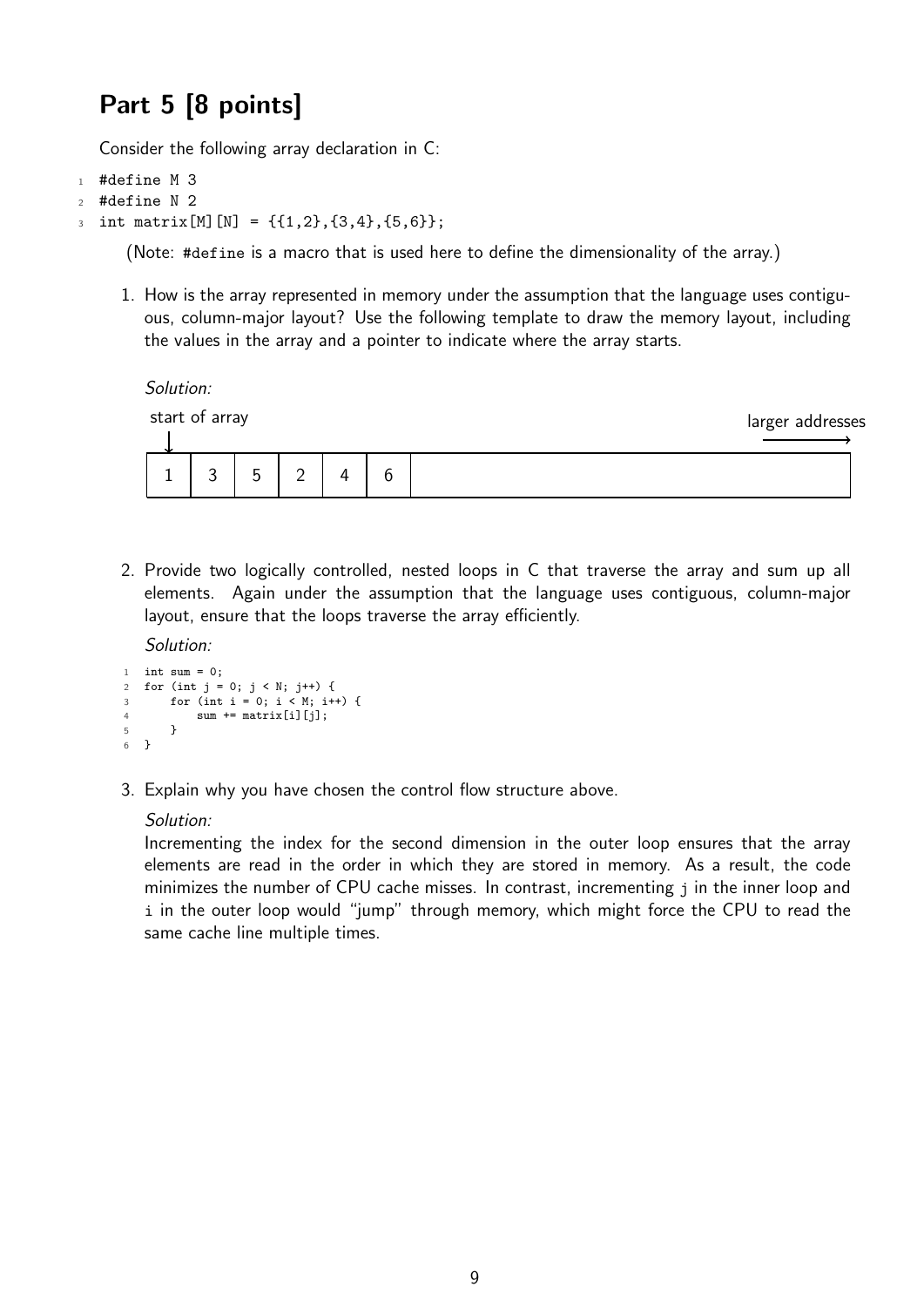## Part 6 [9 points]

This part is based on a toy language with Python-inspired syntax. It has the following features:

- The coroutine keyword defines a coroutine.
- Calling a coroutine c with c() works like a regular function call that returns once the routine has ended.
- Calling a coroutine c with co c() creates and immediately returns a coroutine object to which control can be later transferred.
- A yield  $c$  ref statement passes control to the coroutine object  $c$  ref.
- The my ref keyword is a reference to the current subroutine object.

Consider the following program written in our toy language:

```
1 a_ref = b_ref = c_ref = e_ref = None
\overline{2}3 coroutine main():
4 \text{ a}()5
6 coroutine a():
7 b_ref = co b()
8 c()
9
10 coroutine b():
_{11} d()
12
13 coroutine c():
14 c_ref = my_ref
15 yield b_ref
_{16} e_ref = co e()
17 yield e_ref
18
19 coroutine d():
20 yield c_ref
21 // other stmts
22
23 coroutine e():
24 \quad \text{f}()25
26 coroutine f():
27 // here
28
29 main()
```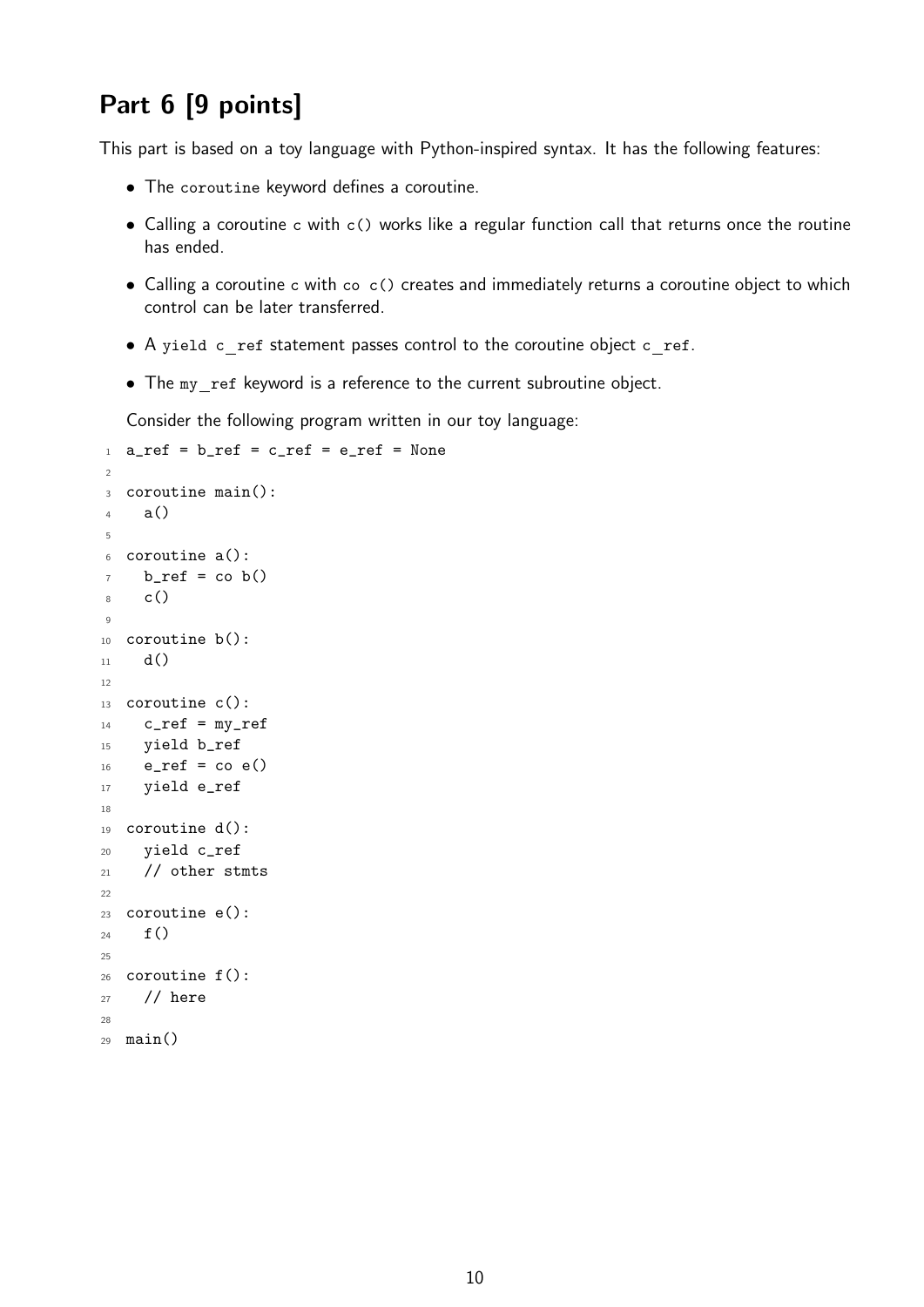Draw the stack of the program's execution when it reaches line 27. Mark the stack frame where control is when reaching this point.

Solution: